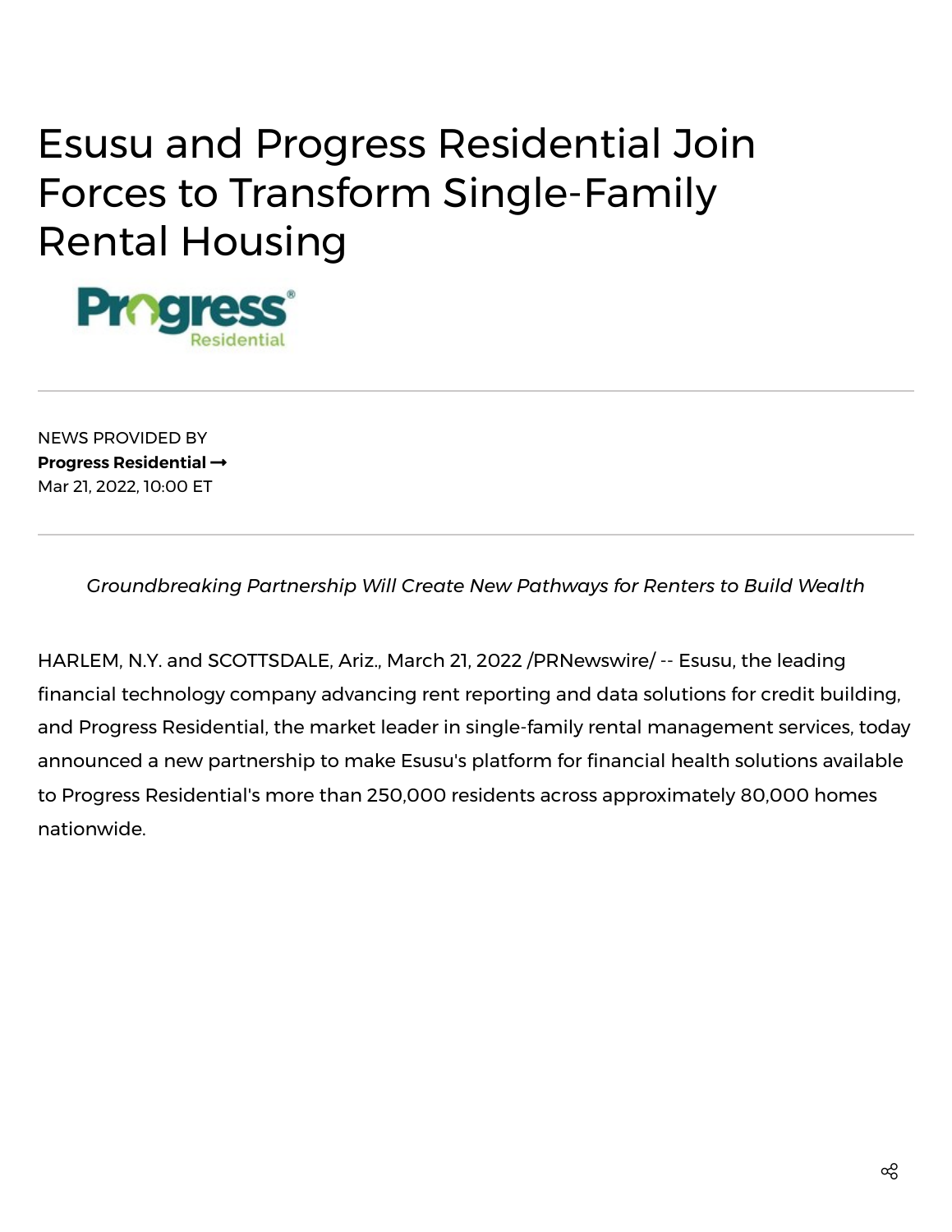

Since launching in 2018, Esusu has helped residents report their on-time rent payments to the major credit bureaus and boost credit scores. This partnership is the first time Esusu will bring its rent reporting capabilities to the single-family residential market and represents one of the largest expansions of Esusu's platform to date. The application of Esusu's comprehensive data and credit platform will enable Progress Residential to extend its commitment to building residents' credit, offering access to financial education resources, and providing affordable housing.

"Esusu and Progress Residential are creating access to credit and financial opportunities for millions of people across the country who have previously been left behind," **said Samir Goel and Abbey Wemimo, Co-Founders of Esusu.** "This collaboration is designed to deliver transformational credit building services and a holistic platform for renter financial health. As a pioneer in the single-family rental market and with its established focus on putting residents first, Progress Residential's reach and nationwide platform enable Esusu to scale its vision to bridge the racial wealth gap."

"The Progress promise is to put our residents first, and we are excited to continue doing just that by joining forces with Esusu to extend their credit reporting platform, helping all residents across our single-family rental portfolio build their credit," **said Morgan Collins, Chief** ထိ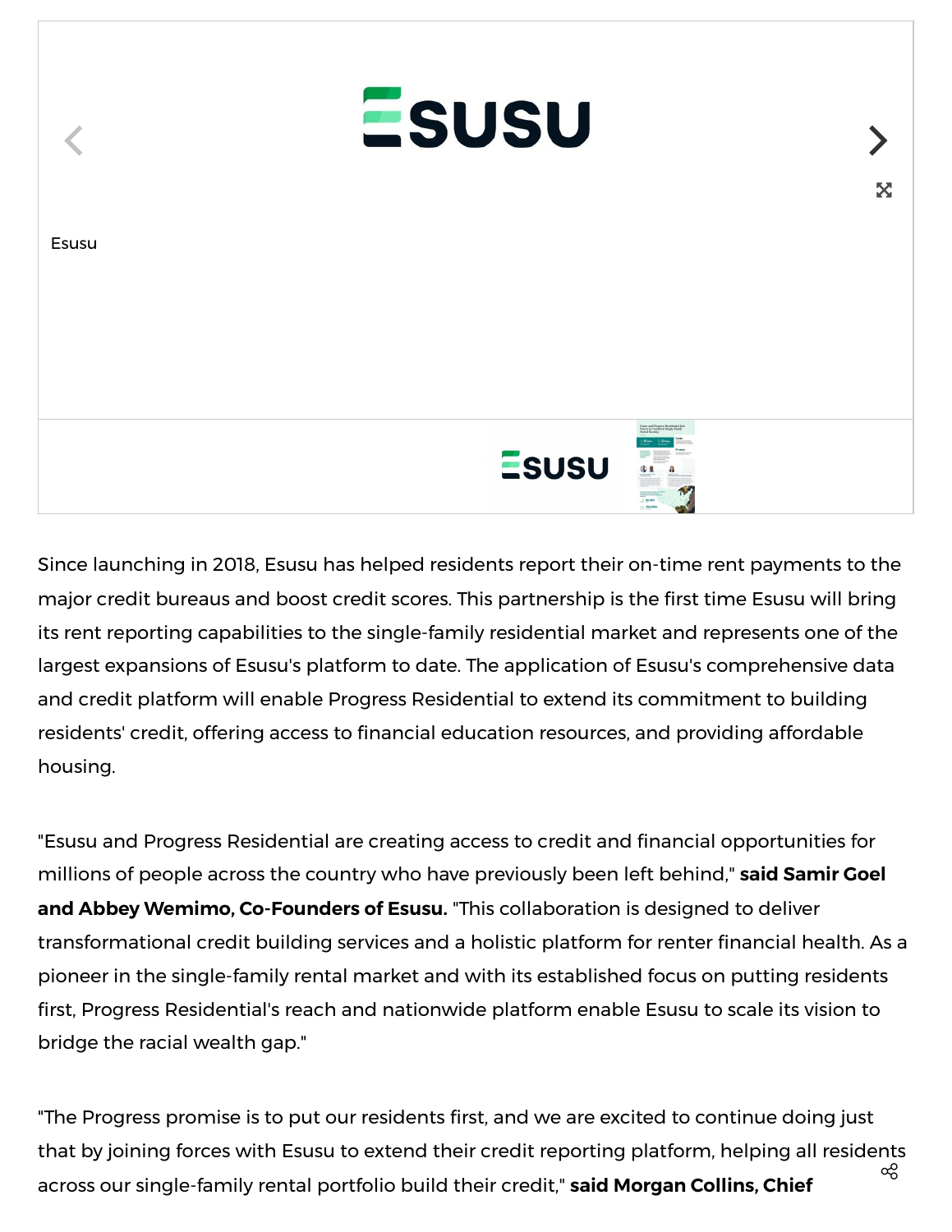**Commercial Officer at Progress Residential.** "Working alongside Esusu will enable us to develop new products and programs that remove barriers to housing choice and ultimately help residents achieve their dreams. This first-of-its-kind partnership is a transformational next chapter for Progress Residential."

This historic single-family rental commitment is the first announcement to follow Esusu's recent closing of a \$130 million round of funding that values the company at \$1 billion.

## **About Esusu**

Esusu is the leading financial technology platform that leverages data solutions to empower residents and improve property performance. Esusu's rent reporting platform captures rental payment data and reports it to credit bureaus to boost credit scores. This allows renters to build and establish their credit scores while helping property owners mitigate against initiating evictions, powered by differentiated data and insights. Founded in 2018, Esusu reaches over 2.5 million rental units across all 50 states in the United States. Learn more at [www.esusurent.com](https://c212.net/c/link/?t=0&l=en&o=3478337-1&h=1590810721&u=http%3A%2F%2Fwww.esusurent.com%2F&a=www.esusurent.com) and follow us on Facebook @myesusu and on Twitter @getesusu.

#### **About Progress Residential**

Progress Residential is a market leader in intelligent single-family rental management services, with people, technology, scale, and data-driven solutions that streamline operations, optimize asset performance, and provide an exceptional renting and living experience for our residents. Progress Residential's approximately 2,500 employees currently manage approximately 80,000 homes across 30 markets. Progress Residential also offers third-party property management service for investors with mid-to-large single-family rental home portfolios and Built for Rent communities through its Progress Residential Management Services. For more information, please visit [www.rentprogress.com.](https://c212.net/c/link/?t=0&l=en&o=3478337-1&h=294809224&u=http%3A%2F%2Fwww.rentprogress.com%2F&a=www.rentprogress.com)

#### **Contacts:**